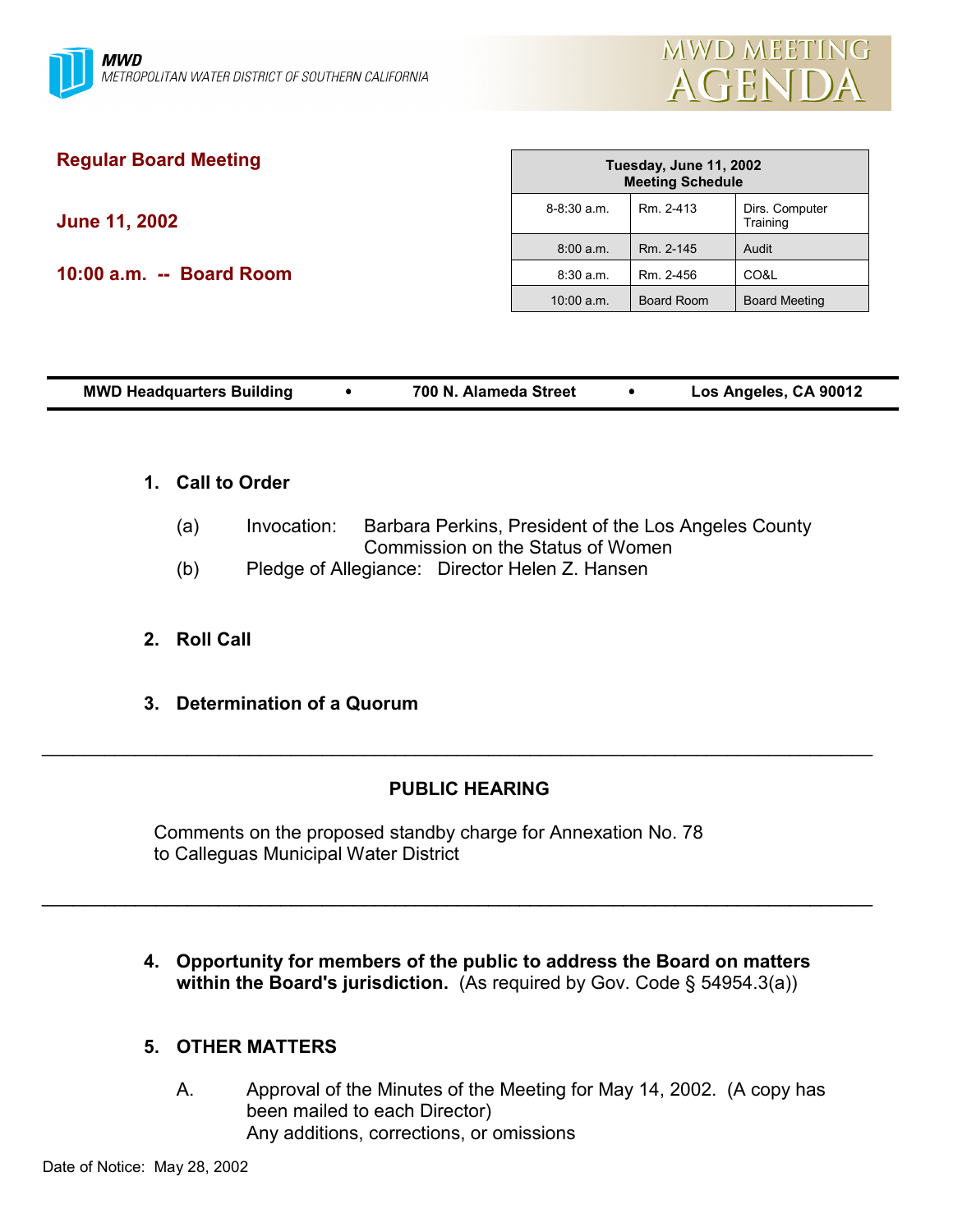- B. Approve thirty-day leave of absence for Director Bonny Herman, effective June 9, 2002
- C. Committee appointments. (Exec.)
- D. Chairman's Monthly Activity Report

# **6. DEPARTMENT HEADS' REPORTS**

- A. Chief Executive Officer's Reports:
	- i. Oral report on Colorado River matters. (LC&P)
	- ii. Oral report on Bay-Delta and State Water Project matters. (LC&P, WPQ&R)
	- iii. Chief Executive Officer's summary of Metropolitan's activities for the month of May. **(Written report to be sent separately)**
- B. General Counsel's summary of Legal Department activities for the month of May. **(Written report to be sent separately)**
- C. Ethics Officer's summary of activities for the month of May. **(Written report to be sent separately)**

# **7. ORAL REPORTS OF STANDING COMMITTEES**

- 7-1 Executive Committee (Phillip J. Pace, Chair)
- 7-2 Asset, Real Estate and Infrastructure Policy (Glen D. Peterson, Chair)
- 7-3 Budget, Finance and Investment (Jorge G. Castro, Chair)
- 7-4 Communications, Outreach and Legislation (Anthony R. Fellow, Chair)
- 7-5 Engineering and Operations (Marion V. Ashley, Chair)
- 7-6 Legal, Claims and Personnel (Langdon W. Owen, Chair)
- 7-7 Water Planning, Quality and Resources (Gary A. Morse, Chair)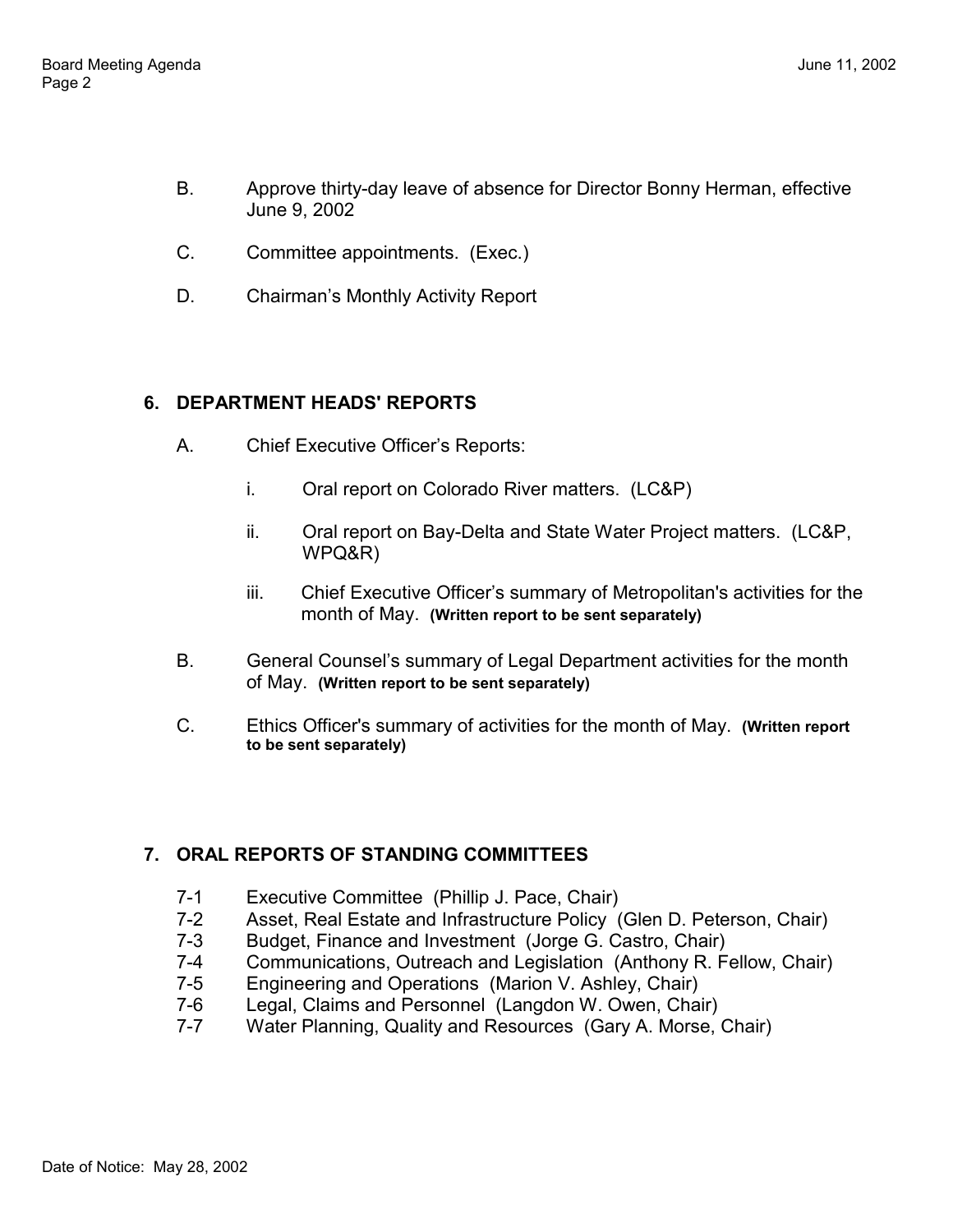### **8. CONSENT CALENDAR ITEMS (Action)**

**8-1** Authorize \$19.66 million for three Capital Investment Plan appropriations for the Colorado River Aqueduct Reliability Programs, and award a \$8,968,550 construction contract to Griffith Company for the canal repair project (Approps. 15373, 15384 and 15385). (E&O)

#### **Recommendation:**

**Adopt the CEQA determination for the projects described herein and**

- **a. Appropriate \$19.66 million in budgeted and non-budgeted funds;**
- **b. Award a construction contract in the amount of \$8,968,550 to Griffith Company for the CRA Conveyance Rehabilitation; and**
- **c. Delegate to the CEO the authority to award competitively bid contracts, not to exceed (1) 1.2 million for the Iron Mountain circuit breaker construction contract, and (2) \$350,000 for the CRA Pumping Wells Conversion equipment procurement contract.**
- **8-2** Approve Metropolitan's Casualty and Property Insurance Program. (BF&I)

**Recommendation:**

**Option #1:**

**Adopt the CEQA determination and**

- **a. Approve up to \$800,000 to obtain the expiring insurance coverages.**
- **b. Direct staff to investigate risk finance alternatives during this difficult insurance market cycle.**
- **8-4** Approve rates for previously authorized emergency water service for Tijuana, Mexico for July 2002 through December 2003. (WPQ&R)

#### **Recommendation:**

**Option #1:**

**Adopt the CEQA determination and**

- **a. Set the charges for emergency deliveries for Tijuana from July 1, 2002 through December 31, 2002 at a rate of \$230 per AF plus actual net electrical energy costs; and**
- **b. Set the charges for emergency deliveries for Tijuana from January 1, 2003 through December 31, 2003 at a rate of \$246 per AF plus actual net electrical energy costs.**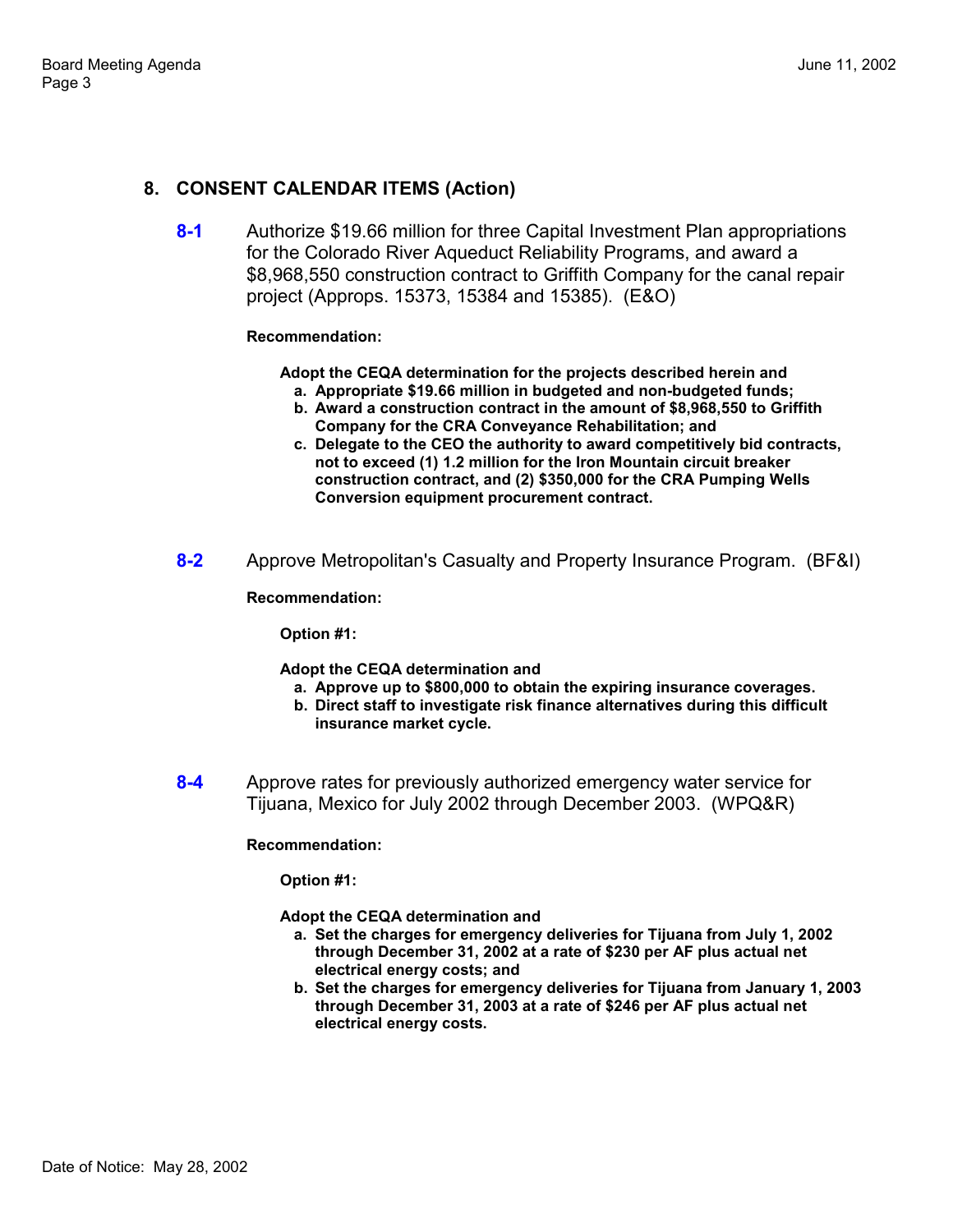**8-6** Adopt final resolutions for annexation and to impose water standby charge for Annexation No. 76, Parcel B, to Calleguas Municipal Water District and Metropolitan. (Exec. 5/21)

**Recommendation:**

**Option #1:**

**Adopt the CEQA determination and**

- **a. Adopt a resolution granting Calleguas' request for approval of Annexation No. 76, Parcel B, concurrently to Metropolitan and Calleguas, conditioned upon approval by the Ventura Local Agency Formation Commission, and establishing Metropolitan's terms and conditions for this annexation; and**
- **b. Adopt a resolution to impose water standby charge at a rate of \$9.58 per acre or per parcel of less than one acre within the proposed annexation.**

### **(END OF CONSENT CALENDAR)**

## **9. OTHER BOARD ITEMS (Action)**

**9-1** Approve fiscal year 2002/03 Annual Budget. (BF&I)

**Recommendation:**

**Option #1:**

**Adopt the CEQA determination and**

- **a. Approve the 2002/03 annual Budget;**
- **b. Appropriate \$706.9 million for the projected annual cash outlays for Metropolitan O&M, including power costs on the Colorado River Aqueduct, SWP operations, maintenance, power and replacements costs and SWP capital charges; water management programs; and costs associated with supply programs paid from the Water Transfer Fund;**
- **c. Appropriate as continuing appropriations, \$204.4 million for debt service on Metropolitan general obligation and revenue bonds;**
- **d. Appropriate, as continuing appropriations, \$8.5 million for operating equipment, computers and inventory supplies;**
- **e. Authorize \$21 million to be used to cash defease debt as directed by the Board in July 2000;**
- **f. Authorize the use of \$90 million in Pay-As-You-Go funds to finance a portion of the Capital Investment Plan during fiscal year 2002/03; and**
- **g. Authorize \$25 million to be deposited into the Water Transfer Fund in fiscal year 2001/02 and \$45 million in fiscal year 2002/03.**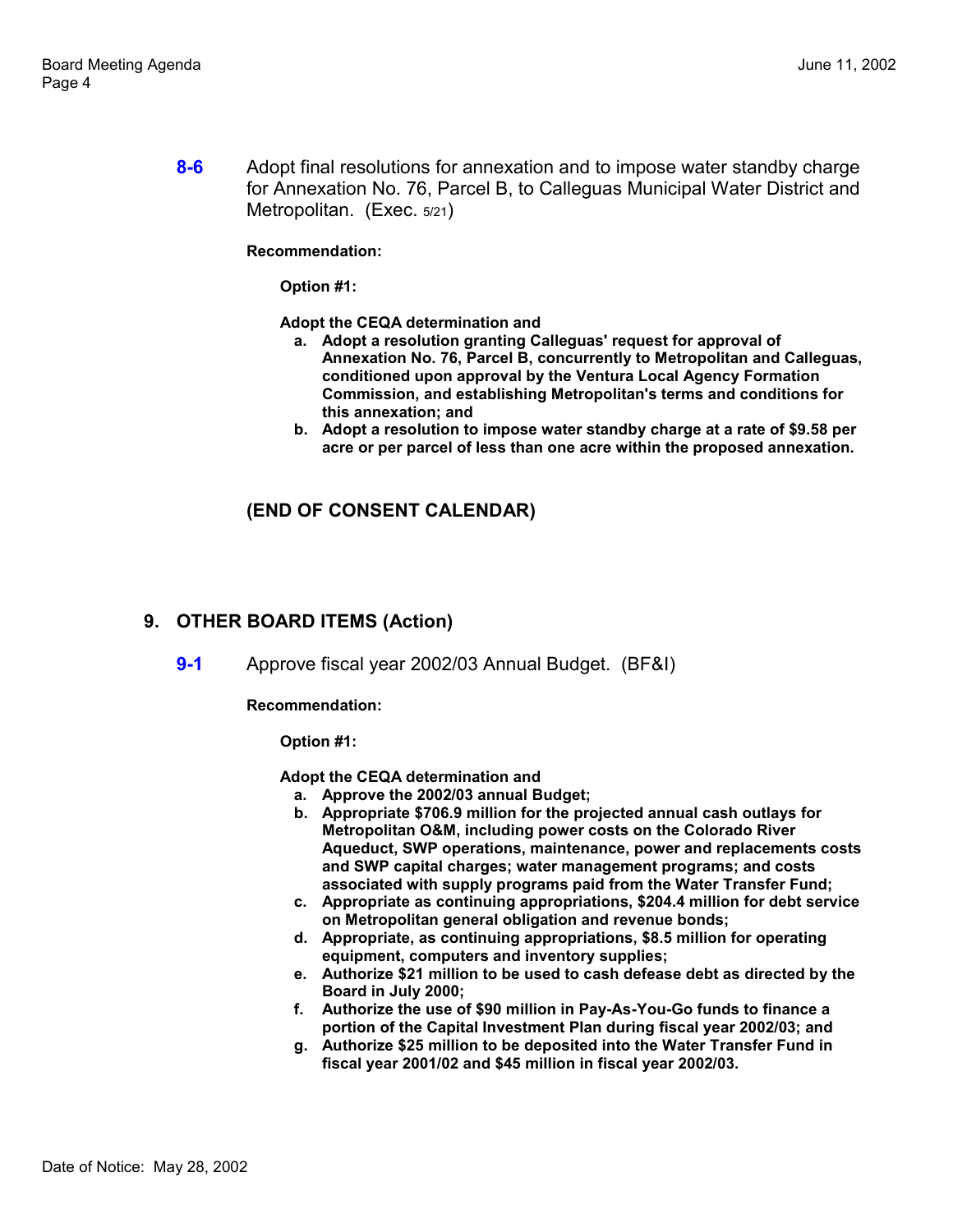**9-2** Adopt asset replacement funding methodology, reserve policy changes, and a resolution establishing guidelines for intended use of unreserved fund balances. (BF&I)

**Recommendation:**

**Option #1:**

**Adopt the CEQA determination and**

- **a. Approve PAYG policy and R&R funding mechanism;**
- **b. Adopt resolution in accordance with § 125.5 of the Metropolitan Water District Act; and**
- **c. Amend Administrative Code to reflect change in PAYG policy.**
- **9-3** Approve principles for San Diego Surface Storage Operating Agreement. (BF&I, WPQ&R)

**Recommendation:**

**Option #1:**

- **Adopt the CEQA determination and**
	- **a. Approve principles for San Diego Surface Storage Operating Agreement; and**
	- **b. Direct staff to develop draft agreement.**
- **9-4** Authorize entering into an agreement with Rodbat/Worldwide Joint Venture, LLC to provide security guard services for a three-year period not to exceed \$19.5 million. (E&O)

**Recommendation:**

**Adopt the CEQA determination and authorize entering into an agreement with Rodbat/Worldwide Joint Venture, LLC to provide security guard services for a three-year period not to exceed \$19.5 million.**

- 9-5 Approve amendment of expert witness contract for History Associates, Inc. in *Arizona v. California*. (LC&P) **[Conference with legal counsel—existing litigation; to be heard in closed session pursuant to Gov. Code § 54956.9(a)]**
- 9-6 Express support for AB 1561 (Kelley) High Efficiency Clothes Washers. (CO&L) **(To be mailed separately)**
- 9-7 Express support if amended for AB 1972 (Frommer) Consumer Confidence Reports. (CO&L) **(To be mailed separately)**